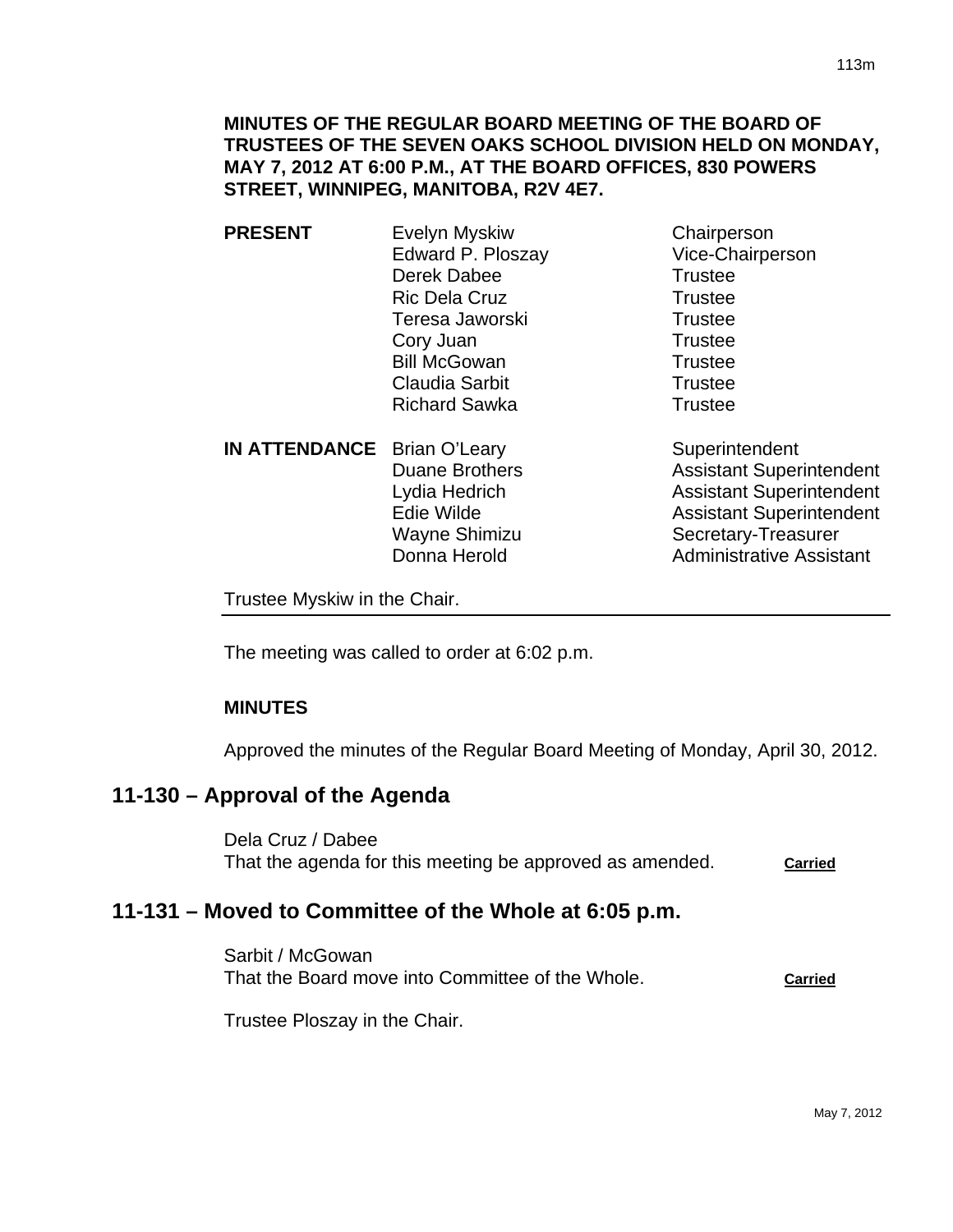## **OFFICERS' REPORT**

- Trustee Sawka reported on developments arising from collective bargaining.
- **Trustee Juan informed the Board about the upcoming MSBA Conference** Leading in Two Worlds, June 13 to 15, 2012 at the Inn at the Forks.

## **SUPERINTENDENTS' PERSONNEL REPORT**

# **11-132 – Superintendents' Personnel Report**

Jaworski / Juan That the Superintendents' Personnel Report be ratified. **Carried**

### TEACHER APPOINTMENTS

Appointed the following to Limited Teacher-General (Term) contracts:

Kai Choy, full-time (1.00), effective September 4, 2012 to June 28, 2013 Ivan Marynovsky, full-time (1.00), effective May 28, 2012 to June 29, 2012

Appointed the following to Limited Teacher-General (Permanent) contracts:

Christine Michaleski, full-time (1.00), effective May 1, 2012 Erin Niznick, full-time (1.00), effective April 10, 2012

## TEACHER LEAVES OF ABSENCE

Samir Hathout, full-time (1.00), without pay, effective September 4, 2012 to January 31, 2013

Crystal Wiens, full-time (1.00), without pay, effective February 1, 2013 to June 28, 2013

## TEACHER RETIREMENTS

Received notice of intent to retire from:

Mary Higham, effective December 31, 2012 Zoe Thompson, effective June 29, 2012

## TEACHER MATERNITY AND PARENTAL LEAVE

Granted Jamie Krutkevich Slight maternity and parental leave effective September 5, 2012 to September 3, 2013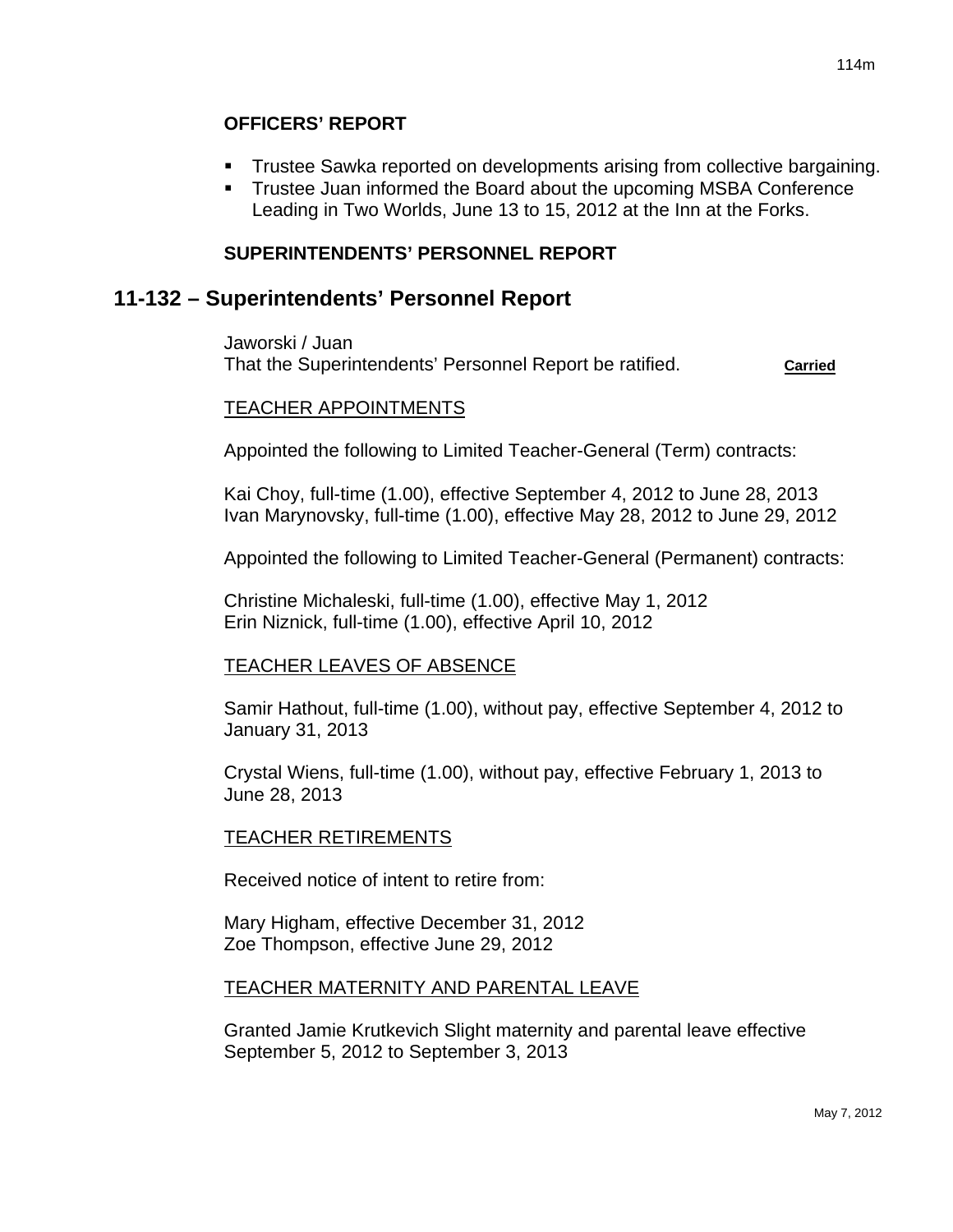# EDUCATIONAL ASSISTANT APPOINTMENTS

Appointed the following to Educational Assistant positions:

Elizabeth Lobchuk, full-time (1.00), effective May 1, 2012 Barbara Poworoznyk, full-time (1.00), effective May 1, 2012 Nigel Van Aert Pattrosson, part-time (.50), effective April 14, 2012

# SECRETARY-CLERICAL APPOINTMENTS

Appointed the following to secretarial-clerical positions:

Edward Balaquit, full-time (1.00), effective April 19, 2012 Angela Dobbs, full-time (1.00), effective May 7, 2012

# **SUPERINTENDENTS' REPORT**

- **Personnel Matters.**
- Administrative Appointments Update.
- **SOTA Collective Bargaining Update.**
- **Meeting with the Honourable Nancy Allan.**
- **Amber Trails Update.**
- **Manitoba Labour Board Update.**
- **Maples Collegiate Roof Replacement Phase 2.**

Trustee McGowan in the Chair.

- **Trustee Dabee discussed the 2012-2013 Budget.**
- **Trustees Jaworski and Juan reported on Asian Heritage Month 2012.**
- Student Issue.
- **Trustee Ploszay reported on the Free Press Editorial: Open Up School** Boards.

Trustee Myskiw in the Chair.

## **7:40 p.m. Healthy Mind, Body and Environment**

Suzi Prazeres, Teacher, École Leila North Community School.

# **8:00 p.m. Advancing Community Schools**

Jacky Molyneux, Program Coordinator with Community Coordinators: Donna Giesbrecht, Marielle Meades, Cheryl Rajfur, Debbie Talling, Veronica Thiffeault, Marianne Van Aert.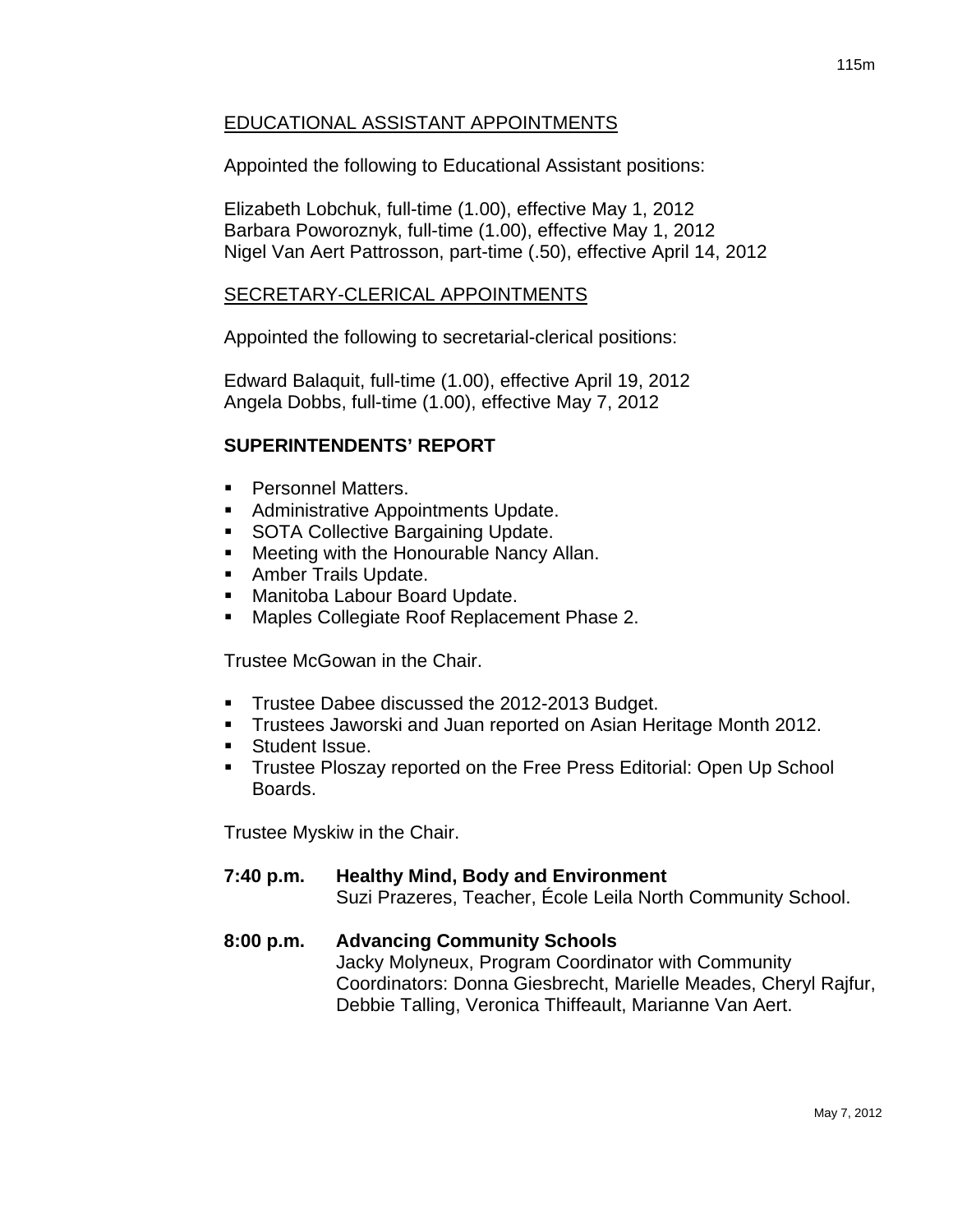# **11-133 – 2012 Osvita Foundation Testimonial Dinner**

Juan / Sawka

Approved that the Board purchase 2 tables of 8 (\$1,600.00) in support of the 2012 Osvita Foundation Testimonial Dinner on Wednesday, June 6, 2012. **Carried** Carried Communication of the Carried Carried Carried Carried Carried Carried Carried Carried Carried Carried Carried Carried Carried Carried Carried Carried Carried Carried Carried Carried Carried Carried Carried

## **CONSENT AGENDA**

# **11-134 – Consent Agenda**

Sarbit / Jaworski That the Consent Agenda be approved. **Carried**

### April 2012 Expenditure Listing

That cheques #2122683-#2123015 and #421-#426, US\$ cheques #212112- #212125, direct deposits #20124899-#20125516 and pre-authorized debits #201103-201107 in the amount of \$2,458,650.76 be approved.

### Falcon Creek Industries Inc. Certificate of Payment No. 5

That Certificate of Payment No. 5 for work completed by Falcon Creek Industries Inc. on the 2011 Multiple Portable Relocation project (A.E. Wright, Belmont, Leila North and O.V. Jewitt Schools) in the amount of \$30,341.77 be paid in trust to Thompson Dorfman Sweatman LLP, subject to the approval of the Board's solicitor (pending complete discharge of the Builders' Liens which are currently registered on these properties).

## Statutory Holdback on Falcon Creek Industries Inc. Certificate of Payment No. 5

That the 7-1/2% Statutory Holdback on Certificate of Payment No. 5 for work completed by Falcon Creek Industries Inc. on the 2011 Multiple Portable Relocation project (A.E. Wright, Belmont, Leila North and O.V. Jewitt Schools) in the amount of \$2,342.99 be paid to the SOSD/Falcon Creek 439 Multi Portable account.

### Laufman Reprographics Invoice No. 62372

That Invoice No. 62372 for the Maples Roof project in the amount of \$608.06 be paid to Laufman Reprographics.

### Oakwood Roofing & Sheet Metal Co. Certificate of Payment No. 9

That Certificate of Payment No. 9 for the Maples Roof Phase 1 project in the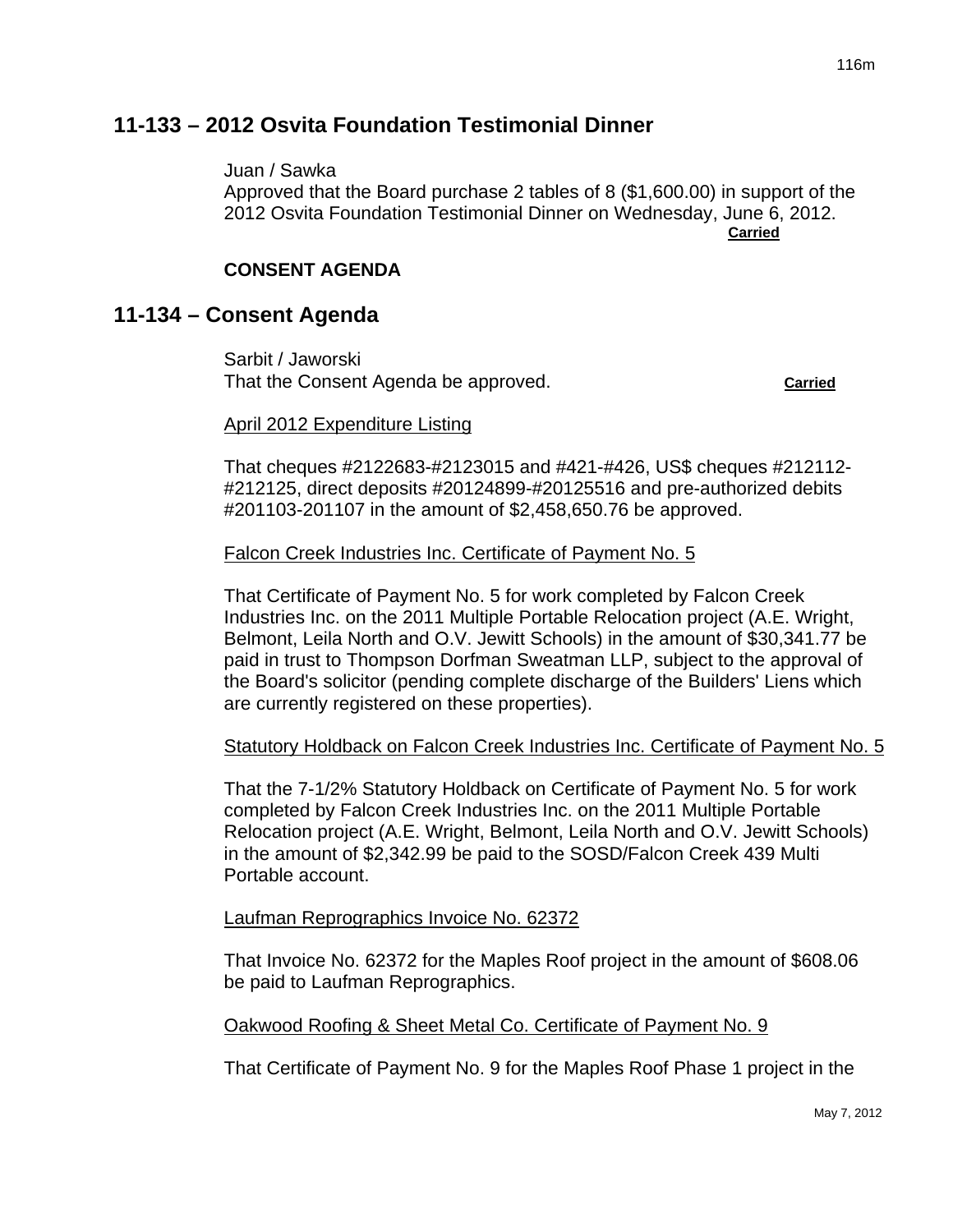## **CONSENT AGENDA**

amount of \$187,853.56 be paid to Oakwood Roofing & Sheet Metal Co. Ltd.

### Statutory Holdback on Oakwood Roofing Certificate of Payment No. 9

That 7-1/2% Statutory Holdback on Certificate of Payment No. 9 for the Maples Roof Phase 1 project in the amount of \$14,606.00 be paid to the SOSD/Oakwood Roof-442-Maples Roof Phase 1 account.

## **CONFERENCE REPORTS**

Beth Heimbecker, Vice-Principal, O.V. Jewitt School: American Educational Research Association Conference (To Know Is Not Enough), April 13 to 17, 2012 - Vancouver, British Columbia.

Heather Marks, Vice-Principal, École Leila North School: American Educational Research Association Conference (Non saris Scire: To Know Is Not Enough), April 13 to 17, 2012 - Vancouver, British Columbia.

Cathy Horbas, Principal, West St. Paul School: National Council of Teachers of Mathematics Conference, April 24 to 28, 2012 - Philadelphia, Pennsylvania.

# **CORRESPONDENCE**

- MSBA Labour Relations: CPI, Unemployment Rate, Regional Trends Update.
- **Province of Manitoba News Release: May 3, 2012 Proposed Legislation** Would Enhance Trustee Accountability, Improve School Board Governance: Allan.
- George Coupland, Director, Labour Relations, Manitoba School Boards Association: FIPPA Request - Statistics on Student Suspensions and Expulsions.
- Free Press Article April 26, 2012: Corporations tapped for school gym Naming rights aren't allowed in 'brand-new situation': Allan.
- **Erin Selby, Minister of Advanced Education and Literacy: Funding for: Adult** Education Centres (AEC) Inc., Seven Oaks Adult Learning Centre, and Urban Circle Training Centre Inc.
- Kaley Maksymyk, Healthy Schools: Eleven schools in Seven Oaks School Division participating in the Healthy Schools Environmental Health Campaign.
- MSBA: Healthy Minds, Successful Students: A Forum on Student Mental Health and Wellness, April 27, 2012 - PowerPoint presentation.
- MCM Architects Inc.: 2011 Modular Classroom Relocation Change Order No. 4.